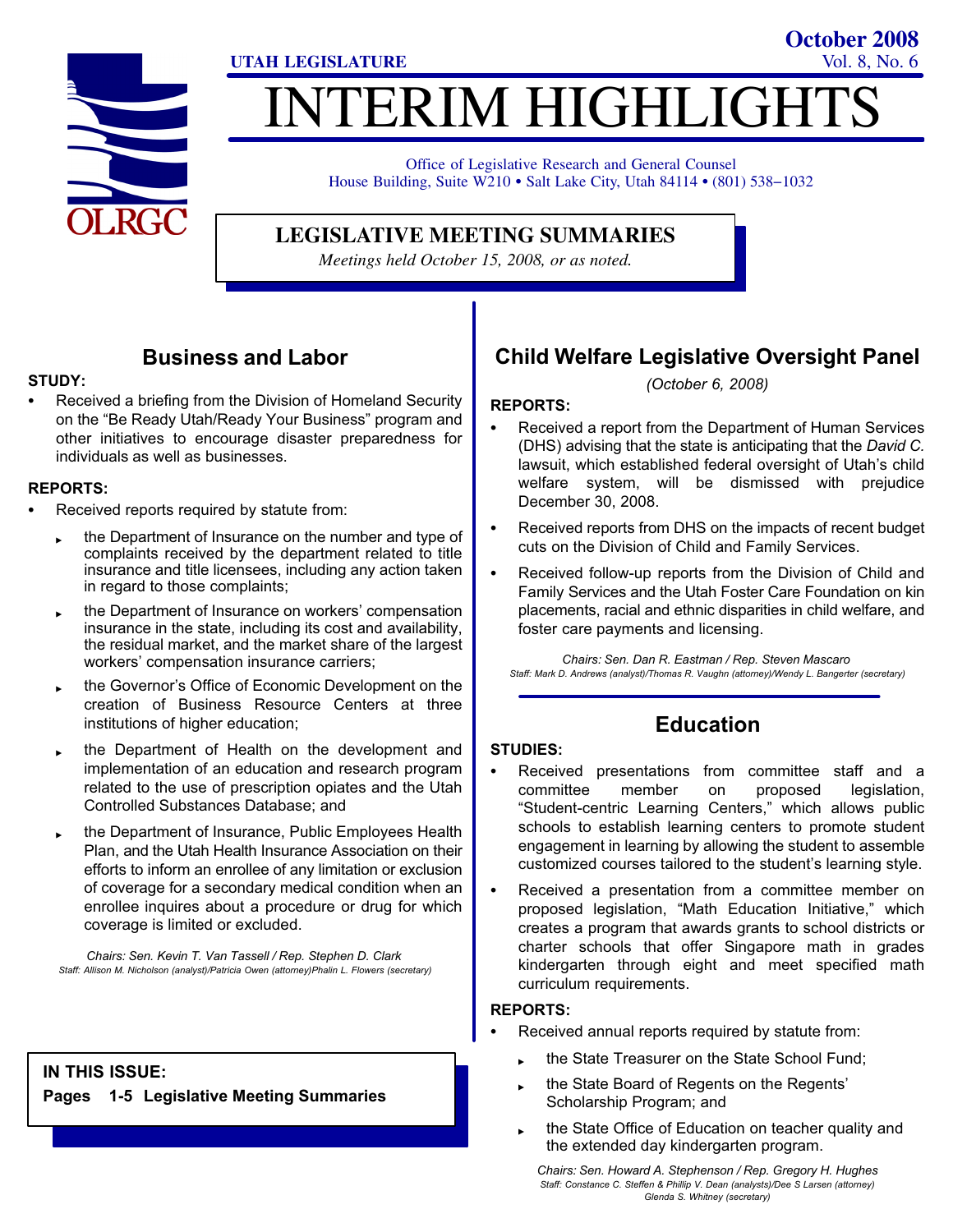### Government Operations

#### STUDY:

- Discussed legislation to amend the Open and Public Meetings Act related to the timely release of minutes and recordings of open meetings and approved in concept draft legislation.

#### REPORT:

- Received a report from the Division of Finance on recommended adjustments to per diem rates for attendance at meetings by members of executive branch boards and commissions. The rates are established by rule.

#### ACTIONS:

- - Approved as committee bills:
	- -Per Diem and Travel Expenses of State Boards and Commissions," which amends provisions for establishing per diem and travel expense rates for meeting attendance by executive branch members of state boards and commissions; and
	- -Election Law Changes," which amends Utah Code Title 20A, Election Code, as recommended by the Office of the Lieutenant Governor.

Chairs: Sen. Peter C. Knudson / Rep. Douglas C. Aagard Staff: Benjamin N. Christensen (analyst)/Christopher R. Parker (attorney)/Chelsea Barrett (secretary)

### Health and Human Services

#### STUDIES:

- -• Considered draft legislation, "Expedited Partner Therapy Treatment," that would enable the use of expedited partner therapy as a means of treating certain sexually transmitted diseases.
- - Received from the Department of Health information on its plan to repeal the existing fee structure for emergency medical services providers, which includes a "treat and release" fee, and replace it with three fees  $-$  a base fee, a fee for mileage, and a fee for supplies.

#### REPORT:

- Received a report from the chairs of the Legislature's Health System Reform Task Force on the work of the task force this interim. The chairs reported that during the 2009 General Session eight to ten legislative bills may be introduced to implement market−based reforms considered by the task force.

### ACTIONS:

-• Adopted as a committee bill, "Refund of Unearned Health Insurance Premiums and Medicare Supplement Insurance Premiums," that would require health insurers to refund unearned premiums to persons who have canceled an insurance policy.

- - Conducted a sunset review of the Detection of Public Health Emergencies Act and recommended that it be removed from the Legislative Oversight and Sunset Act.
- - Conducted a sunset review of the Pilot Program for Family Preservation Services and recommended that it be reauthorized for five years.
- - Conducted a sunset review of the Utah Commission on Aging and recommended that it be reauthorized for three years.

Chairs: Sen. D. Chris Buttars / Rep. Paul Ray Staff: Mark D. Andrews (analyst)/Catherine J. Dupont & Thomas R. Vaughn (attorneys) Joy L. Miller (secretary)

# Health System Reform Task Force

(October 13, 2008)

### STUDIES:

- $\bullet$  Received recommendations from groups representing health care providers and the hospital industry, and from community members.
- - Received a briefing from a representative of Consumers for Health Care Choices regarding the Federal Employees Health Benefit Plan as a model for health care reform.
- - The task force also met jointly with the Sutherland Institute's Utah Health Care Forum to hear recommendations about reform from the Heritage Foundation, the Show−Me Institute, and the Pacific Research Institute.

Chairs: Sen. Sheldon L. Killpack / Rep. David Clark Staff: Mark D. Andrews (analyst)/Catherine J. Dupont (attorney) Phalin L. Flowers (secretary)

# Immigration

(October 8, 2008, in Richfield, Utah)

### REPORTS:

- - Received a report from the Washington County Commission on immigration issues affecting Washington County residents.
- - Received a report from the Washington County Sheriff's Office regarding the efforts of law enforcement to address illegal immigration in Washington County.
- - Received a report from the Richfield Area Chamber of Commerce on immigration issues affecting the Richfield business community.
- - Received a report from the Sevier County Commission on immigration issues affecting Sevier County residents.

Chair: Sen. Scott K. Jenkins / Rep. Brad L. Dee Staff: Art L. Hunsaker (analyst)/Christopher R. Parker & Thomas R. Vaughn & James L. Wilson (attorneys)/Chelsea Barrett (secretary)

Continued next column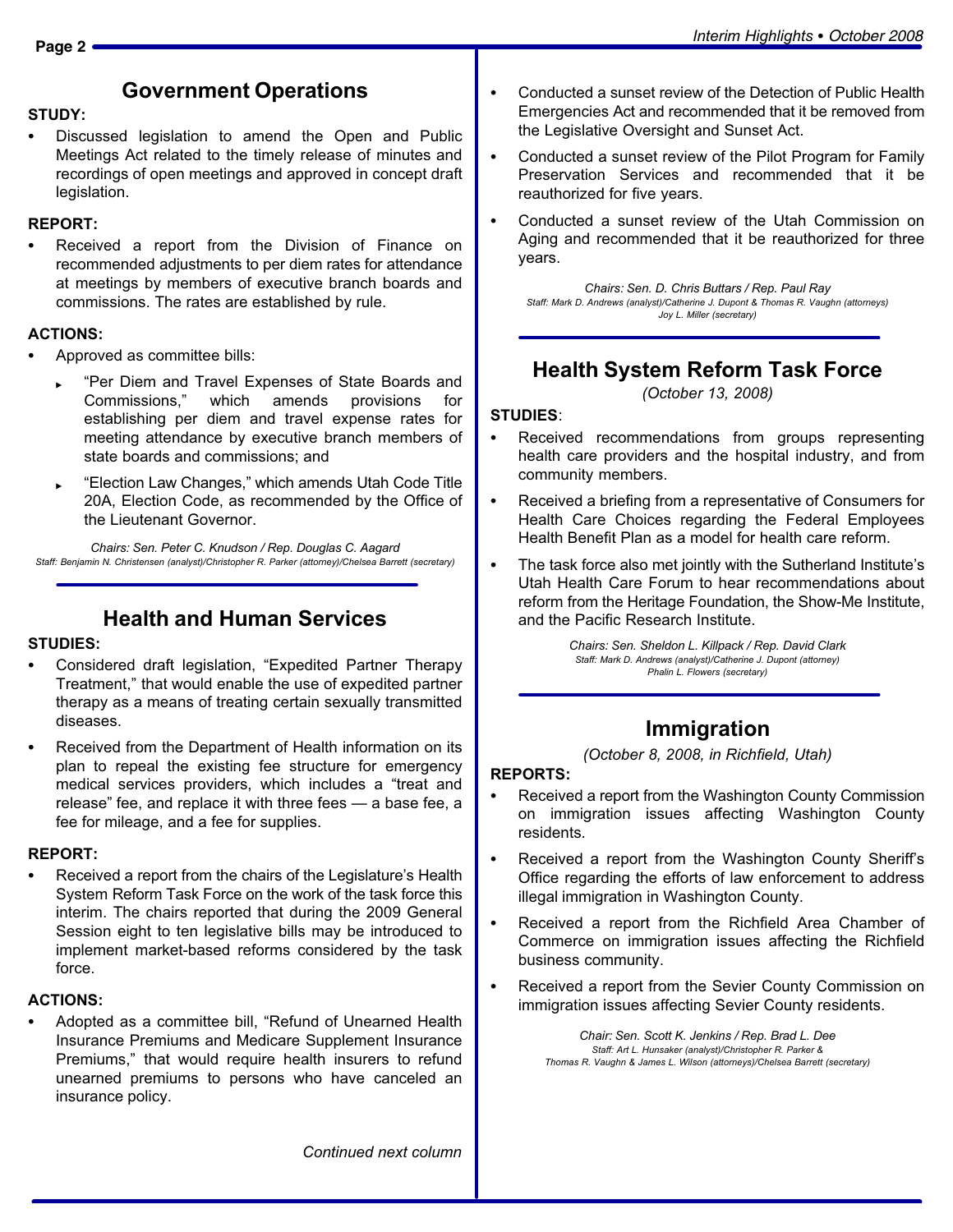# **Judiciary**

#### STUDY:

-• Considered draft legislation, "Wrongful Death Amendments" and "Violation of Protective Order."

#### REPORT:

- Received a report from the Office of Recovery Services recommending that Utah Code Subsections 78B−12−301(1) and 78B−12−302(1), which include base child support obligation tables, be allowed to sunset on January 1, 2010, so that the new child support tables may be fully implemented.

Chairs: Sen. Gregory S. Bell / Rep. Eric K. Hutchings Staff: Jerry D. Howe (analyst)/Esther Chelsea−McCarty (attorney)/Amanda K. Majers (secretary)

# Law Enforcement and Criminal Justice

#### STUDIES:

- -• Discussed draft legislation in process, "Prohibited Gang Activity," which creates an offense of failure by groups that include gang members to disperse from loitering in a public place.
- -• Discussed draft legislation in process, "Prohibited Activities after Conviction for a Gang Related Offense," which provides that after a conviction of a gang−related offense a person will be prohibited from engaging in certain activities.

#### REPORTS:

- - Received a statutory annual report from the Utah Department of Corrections on the status of housing prison inmates in county jails.
- - Received a statutory annual report from the Bureau of Criminal Identification in the Department of Public Safety on the amount and use of concealed weapon permit fees. The projected number of permits to be issued in calendar year 2008 is expected to total 41,448. The fees are expected to cover the necessary administrative expenses.

#### ACTIONS:

- - Adopted as committee bills:
	- -Criminal Offense Penalties Amendment," which provides an increased penalty for crimes committed in relation to a criminal street gang;
	- -Violent Offense Amendments," which modifies specified provisions and penalties in the Criminal Code relating to criminal gang activity; and
	- -Criminal Offense Elements and Penalties," which modifies certain elements of the offenses of aggravated assault, failure to stop at the command of a peace officer, and felony discharge of a firearm.

Chairs: Sen. Jon J. Greiner / Rep. DeMar "Bud" Bowman Staff: Stewart E. Smith (analyst)/Susan Creager Allred (attorney) Wendy L. Bangerter (secretary)

# Native American Legislative Liaison Committee

(September 24, 2008, in Vernal, Utah)

#### REPORT:

- Met with leaders of tribes, received comments, and discussed issues of importance to tribes, tribal members, and the committee.

> Chairs: Sen. Kevin T. Van Tassell / Rep. DeMar "Bud" Bowman Staff: John Q. Cannon (analyst)/Patricia Owen (attorney) Wendy L. Bangerter (secretary)

### Natural Resources, Agriculture, and Environment

#### STUDY:

- Reviewed the State Energy Policy as addressed in Utah Code Section 63M−4−301.

#### REPORTS:

- - Received a report from the Independent Petroleum Association of Mountain States on oil and gas development.
- - Received a report from the Oil Shale/Tar Sands Committee of the Utah Mining Association on the development of Utah oil shale and tar sands resources.
- - Received a report from the State Energy Advisor on the status and development of the state's energy resources.

#### ACTIONS:

- -• Approved as a committee bill, "Surface Coal Mining Amendments."
- - Approved changes to the Utah Geological Survey portion of the committee's recodification of the Natural Resources provisions of the Utah Code.

Chairs: Sen. Darin G. Peterson / Rep. Roger E. Barrus Staff: J Brian Allred (analyst)/Emily R. Brown (attorney)/Joy L. Miller (secretary)

### Political Subdivisions

#### STUDIES:

- - Discussed issues relating to the statutory process for reporting of local government boundary creations, changes, and dissolutions.
- - Discussed draft legislation regarding local health department funding.
- - Received comments from a legislator and members of the public expressing concern regarding the current statutory process for designating an assessment area by a local entity.

The designation allows the local entity to assess the property within that area for the purpose of financing the costs of improvements, operation and maintenance, or economic promotion activities that benefit property with the assessment area.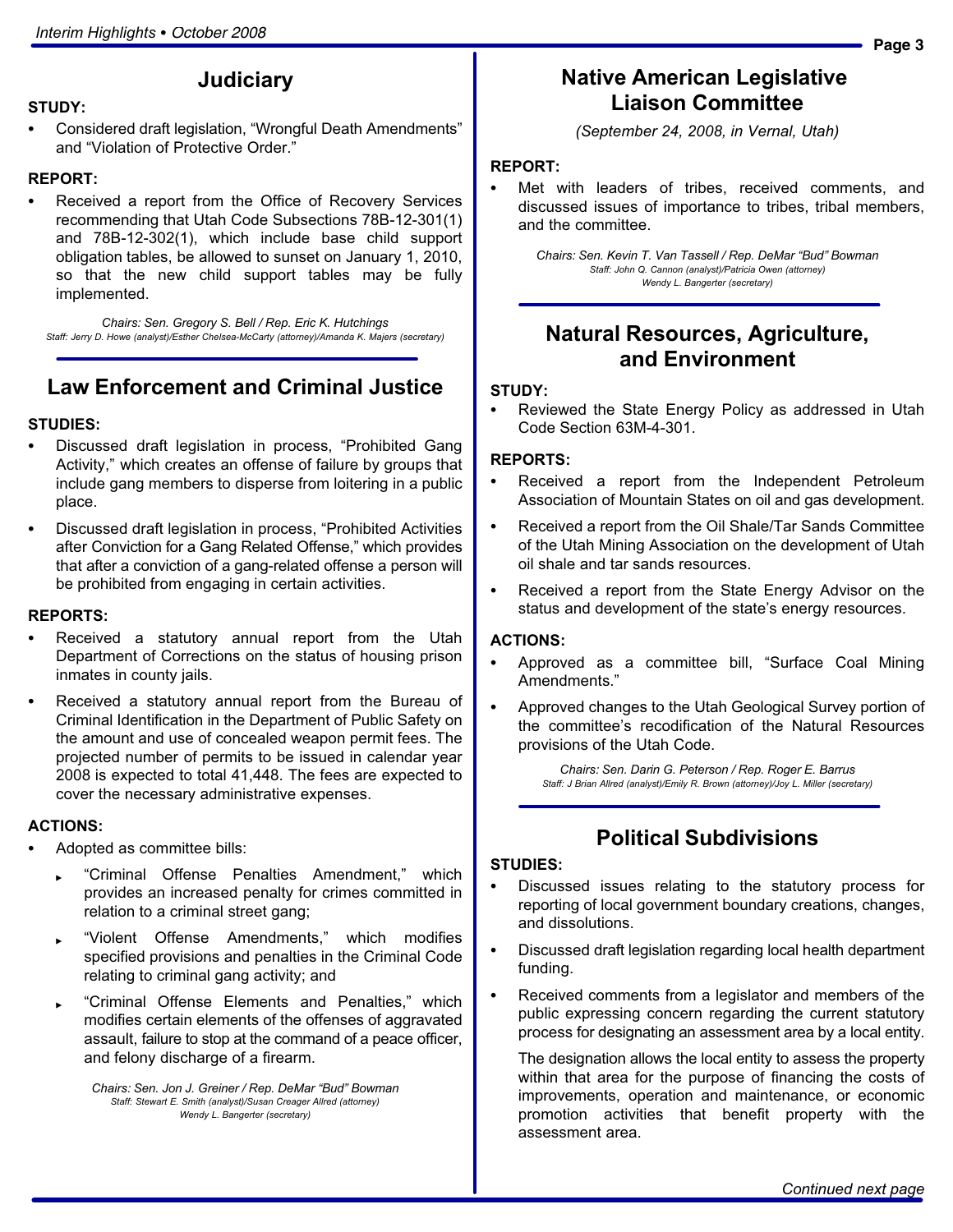#### REPORT:

- Received a report from the Quality Growth Commission on growth in Utah, including local government planning issues and needs.

Chairs: Sen. Dennis E. Stowell / Rep. Fred R Hunsaker Staff: Joseph T. Wade (analyst)/Robert H. Rees (attorney)/Wendy L. Bangerter (secretary)

# Public Utilities and Technology

#### REPORTS:

- - Received reports from Red Leaf, Oil Shale Exploration Company, Utah Division of Oil, Gas, and Mining, and the Utah School and Institutional Trust Lands about the need for oil resources, oil shale development internationally and nationally, permitting, and the location and amount of Utah oil shale deposits projected by the barrel. Maps of the state oil shale deposits were also provided.
- - Received reports from the Governor's Energy Advisor and from the Department of Environmental Quality about the proposed cap and trade program for greenhouse gases, the joint legislative and executive branch task force to develop implementation legislation, and a timeline.
- - Received comments from the Utah Farm Bureau regarding the governor's Blue Ribbon Advisory Committee, climate change, the Western Climate Initiative process, and the need for caution in limiting the use of Utah's coal resources.

Chairs: Sen. Scott K. Jenkins / Rep. Michael E. Noel Staff: Richard C. North (analyst)/Victoria Stirling (attorney)/Tracey Fredman (secretary)

# Revenue and Taxation

#### STUDIES:

- - Reviewed options to reform the state's property tax system, including options to improve predictability and transparency for taxpayers.
- - Reviewed funding of property tax administration by counties. Received comments from county officials on the use of revenues from the assessing and collecting property tax levy.
- - Received a committee staff report on changes to assessed valuation and property taxes charged. The report compared 2006 and 2007 tax years both statewide and for selected counties.

#### REPORT:

- Received a report on a proposal to provide payments in lieu of property taxes to certain municipalities that are disproportionately affected by regional facilities located within their boundaries but owned by other local government entities.

#### ACTION:

- Approved a motion to continue studying ways to pay for providing municipal services to property tax exempt regional facilities.

### (September 24, 2008)

### STUDIES:

- - Reviewed the assessing and collecting property tax levy. Reviewed property tax rates, uses of revenue, and administration of the Property Tax Valuation Agency Fund.
- $\bullet$  Reviewed the duties and functions of community development and renewal agencies.

#### REPORTS:

- - Received a proposal from a citizen's organization on how to improve the state's property tax system by adopting a modified acquisition−based value approach.
- - Received a proposal to limit the effects of large increases of assessed value on an individual property.

#### ACTION:

-• Adopted as a committee bill, "Sales and Use Tax Exemption for Aircraft Parts and Equipment."

> Chairs: Sen. Wayne L. Niederhauser / Rep. John Dougall Staff: Bryant R. Howe & Phillip V. Dean (analysts)/Rebecca L. Rockwell & Angela D. Oakes (attorneys)/Phalin L. Flowers (secretary)

### Tax Review Commission

(October 9, 2008)

#### STUDIES:

- - Received a report on the state's oil and gas severance taxes, including the effects on exploration and production of various exemptions, credits, exclusions, and other forms of preferential tax treatment.
- - Reviewed the definition of business income as used in state individual and corporate income taxes.
- - Reviewed the 50 percent deduction of the adjusted income of a foreign operating company under the state's corporate income tax.
- - Received a progress report on the activities of the Tax Issues Working Group.

Chairs: Mr. M. Keith Prescott / Mr. David J. Crapo Staff: Bryant R. Howe, Phillip V. Dean & Leif G. Elder (analysts)/Rebecca L. Rockwell & Angela D. Oakes (attorneys)/Phalin L. Flowers (secretary)

# Transportation

#### STUDY:

- Received a presentation from the Utah Transit Authority on transportation strategies that reduce air pollution.

### REPORT:

- Received a report from the Department of Transportation on state highway system changes.

#### ACTIONS:

- - Approved as committee bills:
	- -Amendments to Driver License Sanction Requirements"; and
	- -Commercial Motor Vehicle Amendments." Continued next page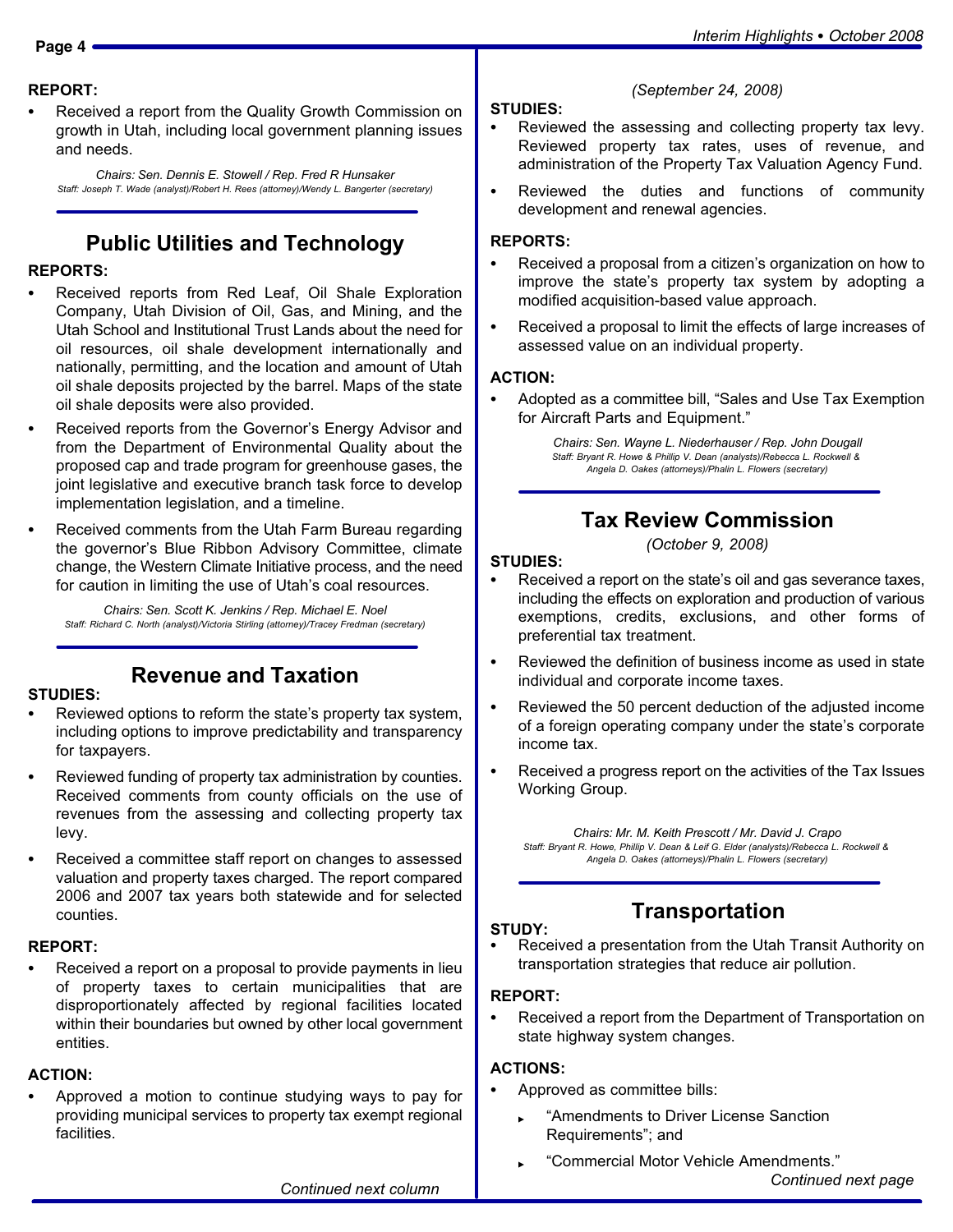- - Voted to recommend to the Administrative Rules Review Committee that certain motorcycle licensing restrictions based on engine size remain in agency rule for at least another year, rather than establishing the restrictions in statute.
- - Directed committee staff to draft legislation that reflects recommended changes to the state highway system.

Chairs: Sen. Carlene M. Walker / Rep. Todd E. Kiser Staff: Leif G. Elder (analyst)/Shannon C. Halverson (attorney) Tracey Fredman (secretary)

### Utah International Trade Commission

#### REPORTS:

- - Received reports from the Utah World Trade Center and the Governor's Office of Economic Development about Utah World Trade Center activities, recent trade missions, and trade statistics. Utah's export trade has grown 244% from 2004 and is projected to be \$9 billion dollars at the end of 2008.
- - Received a report from a Utah legislative member of the U.S. Intergovernmental Policy Advisory Committee (IGPAC) about the committee's role in providing the U.S. Trade Representative's (USTR) Office with input from states about international trade treaties and their impact on the states. One of IGPAC's primary initiatives is to encourage the USTR to work with states prior to the adoption of any trade treaty, rather than create opt−outs in treaties for provisions that may conflict with state regulatory mechanisms.
- - Received a report from commission staff regarding the recent U.S. government appeal of the World Trade Organization (WTO) ruling on gambling. The WTO ruled against the U.S. and authorized Antigua and Barbados to collect \$21 million dollars in monetary damages via trade mechanisms such as reduced or waived tariffs on a variety of U.S. products. The U.S. has developed a compensatory process and is negotiating acceptance of the terms.
- - Received a report from commission staff on the status of the Doha Rounds of trade talks, including agricultural and non−agricultural market access. The Doha trade talks collapsed in July 2008 after seven years of negotiations. The primarily cause of that failure was disagreements over agricultural tariffs, agricultural and non−agricultural market access, and subsidies between developed countries and developing countries. Other issues under discussion included intellectual property rights.

Chairs: Rep. Sheryl L. Allen / Sen. Mark B. Madsen Staff: Richard C. North (analyst)/Victoria Stirling (attorney) Tracey Fredman (secretary)

### Workforce Services & Community and Economic Development

#### REPORTS:

- - Received a written report from the Governor's Office of Economic Development, which included eight separate reports the office is required by statute to annually submit to the committee.
- - Received an annual report from the Department of Workforce Services on its statutory responsibilities, including a report on the status of child care in Utah.
- - Received a report from the Department of Workforce Services on the Unemployment Trust Fund and preliminary 2009 employer tax rates.

#### ACTION:

-

• Approved as a committee bill, "Financial Incentives for Motion Picture Productions."

Chairs: Sen. Mark B. Madsen / Rep. Steven R. Mascaro Staff: Arthur L. Hunsaker (analyst)/James L. Wilson (attorney)/Glenda S. Whitney (secretary)